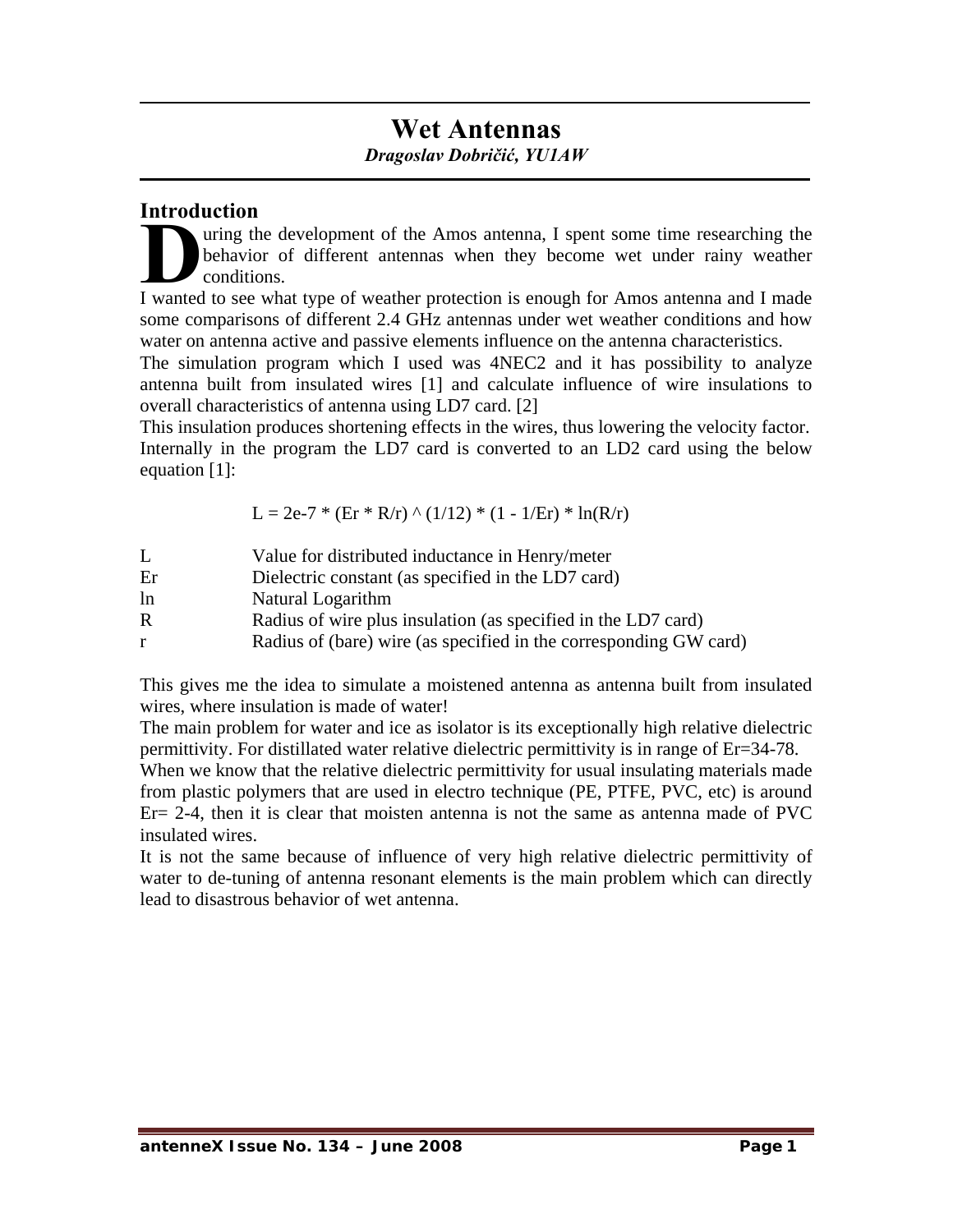

#### *Insulated Wire Modeling*

### **Favorites and outsiders**

It is expected that antennas with lower Q factors that is with higher radiation resistances will be less susceptible to elements de-tuning than antennas with lower radiation resistance and high Q factor.

Wide working SWR and gain bandwidth in which the antenna achieves expected performances is an important factor. Apart from the possibility of working on a larger frequency band, such antenna usually has higher efficiency and it is less sensitive to environmental conditions and surrounding objects influence.

On the other hand, antennas with narrow working SWR and gain bandwidth are usually much more susceptible to surrounding objects and environmental influences and they manifest this with rapid change of their properties, above all by change of their input impedance and directivity.

Yet according to that, it was possible to distinguish favorites and outsiders, but it was more exciting to investigate how all this phenomena is really serious and how big the difference is in behavior of different antennas when they become wet.

High Q factor of antenna can be the result of arbitrary chosen or reduced natural physical dimensions of antenna. Antennas with resonant passive elements like Yagi antennas, from which the last tenth of decibel of gain is squeezed, can also have very low radiation resistance and high Q factor. Illustration of such antenna is a Yagi antenna from authors to whom squeezing of highest possible antenna gain, was the main objective during antenna optimization.

The optimum antenna design has to find optimum compromise between few mutually confronted demands, from which all of them never can be satisfied simultaneously.

Antenna projecting is not an easy task if one wants to design really optimum antenna characteristics for specific application.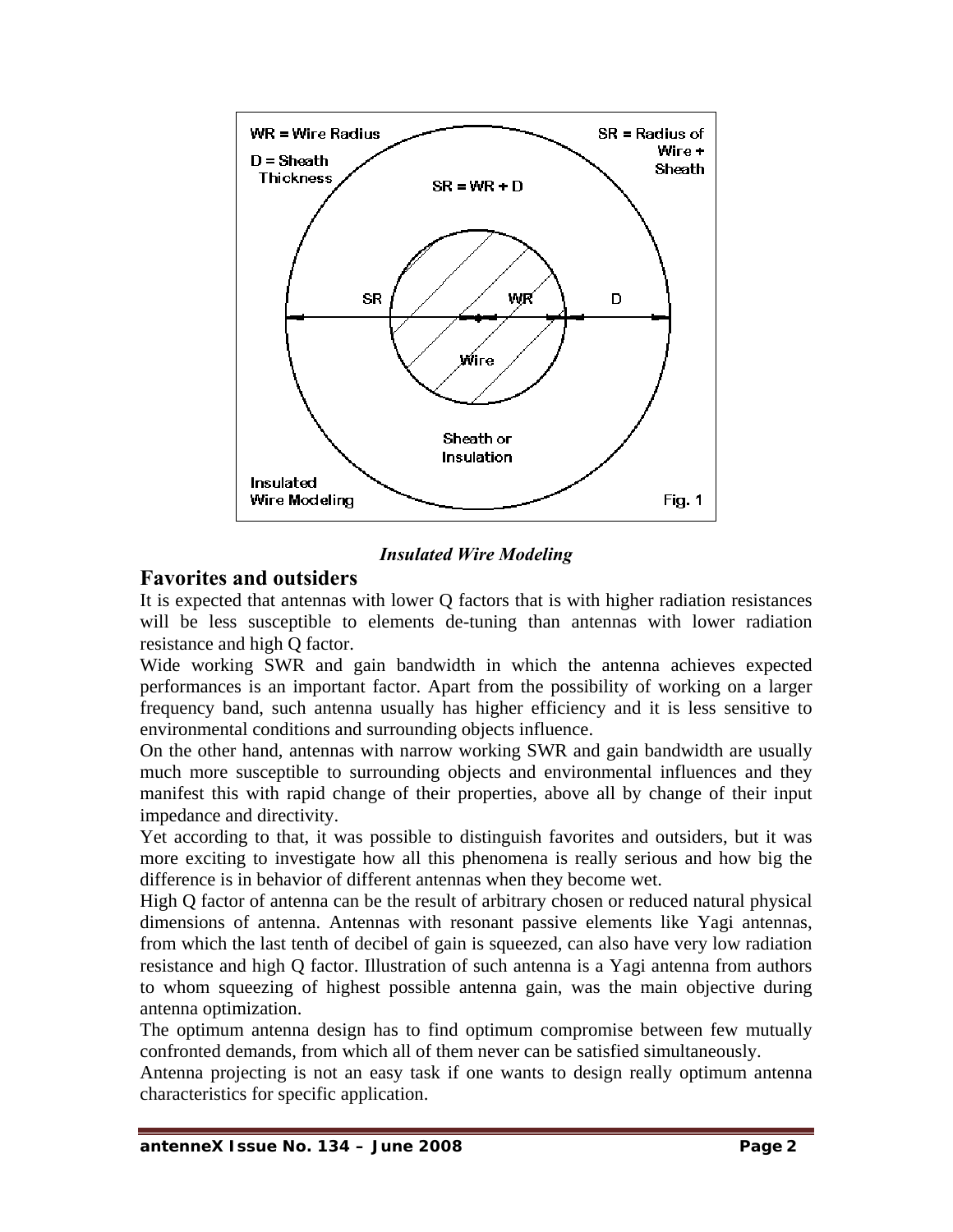### **Analyze of water influence to antenna properties**

During this analysis I investigate water influence to properties of following antennas: Biquad, 3D Corner Reflector Antenna, Amos Antenna and three Yagi antennas with different input resistances of 9, 12 and 50 ohms.

Results can be extrapolated to similar type of antennas which are derived from these antennas or use similar working principles. Some of them can be the combination of one antenna as a feed with passive parabolic reflector, for instance short Yagi antenna as a feed for parabolic reflector which are focusing Yagi antenna radiation.

Moisture on antenna elements is simulated so that on radius of bare copper wire coat of water, as increasing of overall wire radius, is added.

Wire radius of bare copper wire is normalized, and taken as 1 and then overall wire radius is increased by various water coat thickness to 1.1, 1.2 … etc.

The antenna behavior is monitored using gain and input impedance that is SWR changing.

I assume that the water is very pure with very low conductivity, which is the best possible situation because in that case conductive RF loss is minimal. For dielectric permittivity I take value of Er=70, but it is important to say that results were almost same for all values above  $Er=10-15$ .

In this way only antenna de-tuning due to different equivalent dielectric permittivity, without any additional resistive loss, is considered.

If we know in practice, rain or condensing water is not so pure and they have pretty poor RF insulation properties. Thus, then in practice, we can expect additional losses which are not taken into account in this analysis. Accordingly, this is a better situation because in practice we have to expect even worse results due to increased resistive losses of ionized water.

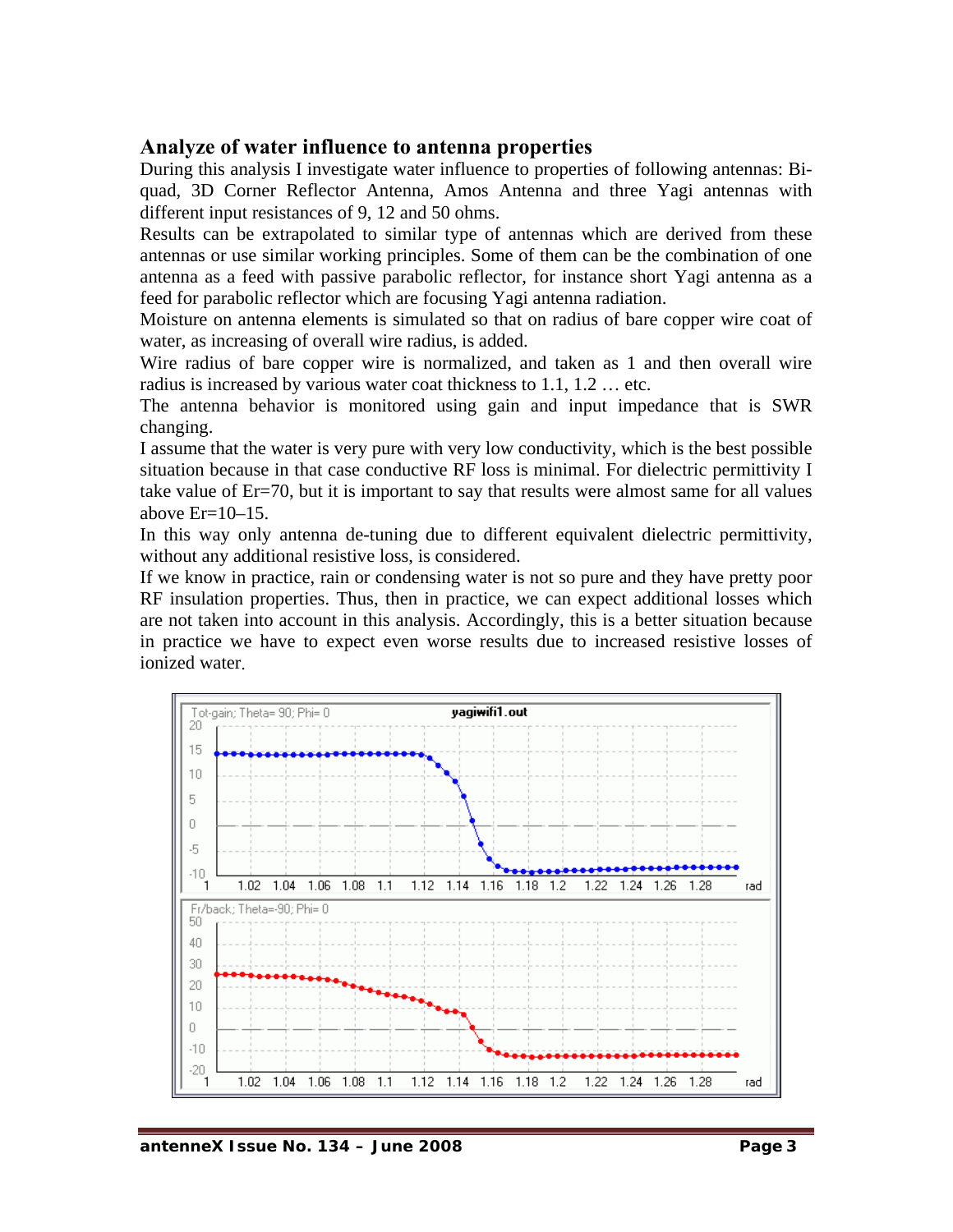

*Gain and SWR behavior of Yagi antenna with 9 ohms input resistance* 

## **Analysis results**

Let's start from outsiders to favorites. The most prominent outsiders are Yagi antennas with very low input resistance, hence very low radiation resistance.

With increasing of Yagi antenna radiation resistance, results become better and antennas show less performance degradation due to moisture on elements.

For easier antenna comparison -3dB gain decreasing and SWR rising to 3 will be used as practical limits for acceptable antenna working.

### **Yagi antenna with 9 ohms input resistance**

From the given diagrams it can be seen that when antenna elements become wet, due to rain, moist or condensate, and increase elements wire radius due to water coating to 1.15 or 15% the antenna stops working. Antenna gain decreased severely from +15 dBi to -4 dBi.

But even before that, SWR becomes problematic, because at antenna elements radius increase of only 1.5 % the SWR approaches a limit of 3.

It means that for Yagi antenna elements with radius of 1mm only 0.015 mm of moist is enough to completely ruin antenna performance.

With water layer which is 12% of element radius the antenna will still have around 15 dBi of gain but the SWR is over 150!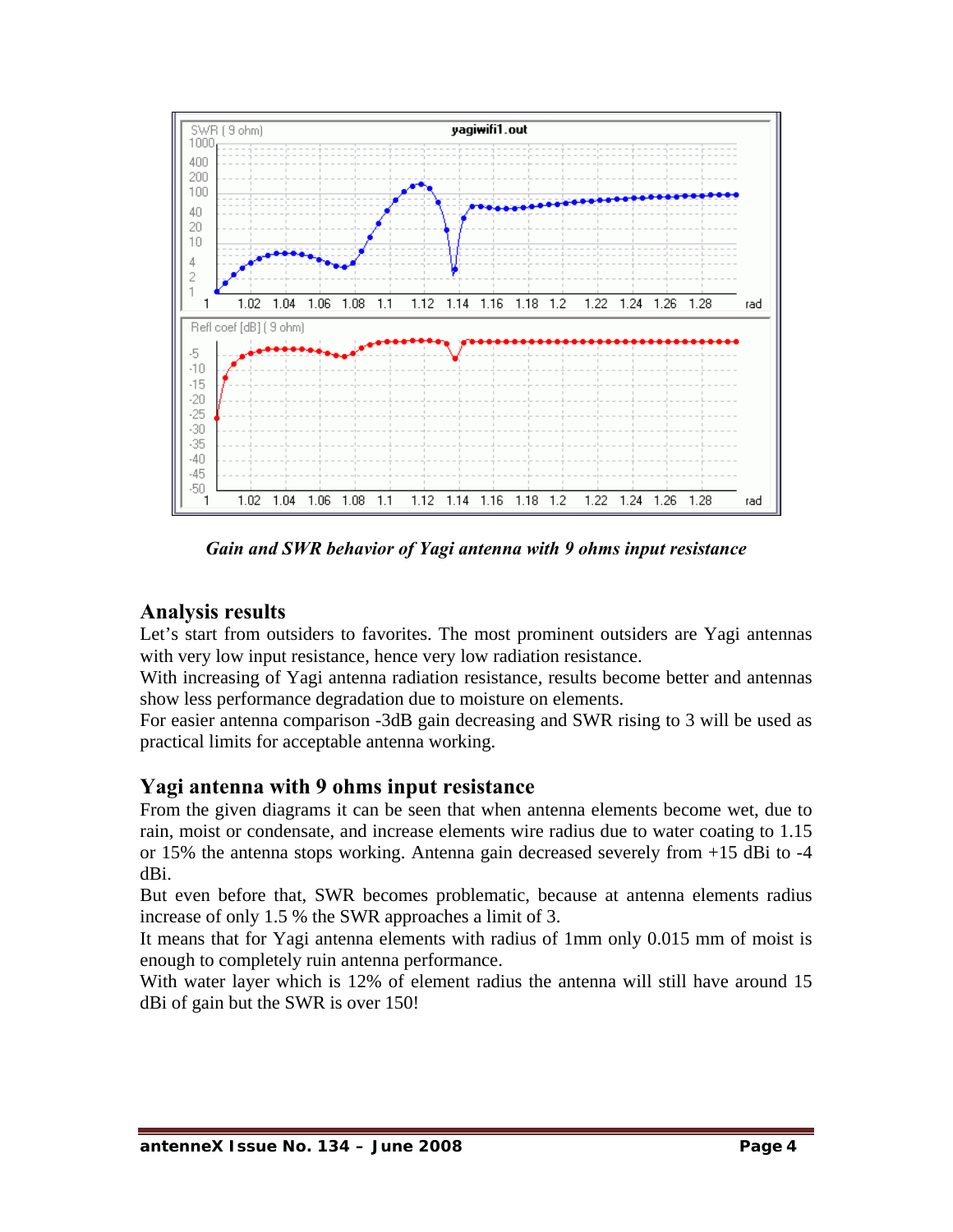### **Yagi antenna with 12 ohms input resistance**

This antenna is only a little better than the previous one. Its gain falls rapidly at about 20% of water thickness compared to the element radius, but the SWR already becomes unacceptable at only 2 % of the antenna element radius.



*Gain and SWR behavior of Yagi antenna with 12 ohms input resistance*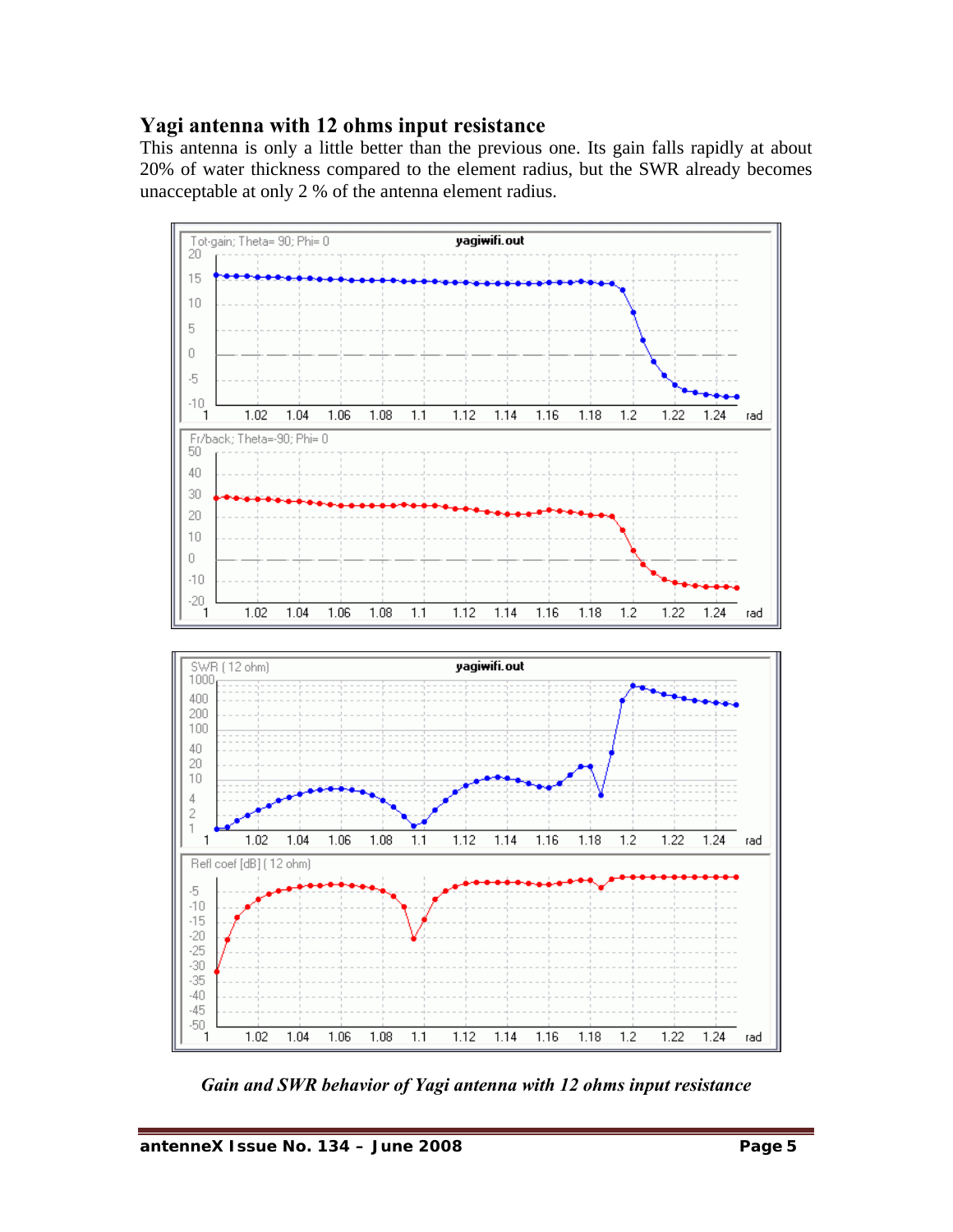### **Yagi antenna with 50 ohms input resistance**

This is a Yagi antenna at which radiation resistance is not sacrificed in order to squeeze out the last tenths of dB of antenna gain. Results for this very good Yagi antenna are better than for the previous antennas, but still show that Yagi antennas are sensitive to moist weather. At about 40% of radius increase, the antenna still can work with good gain but SWR is about 40! Considering SWR antenna is usable only to about 25% of radius increase.



*Gain and SWR behavior of Yagi antenna with 50 ohms input resistance*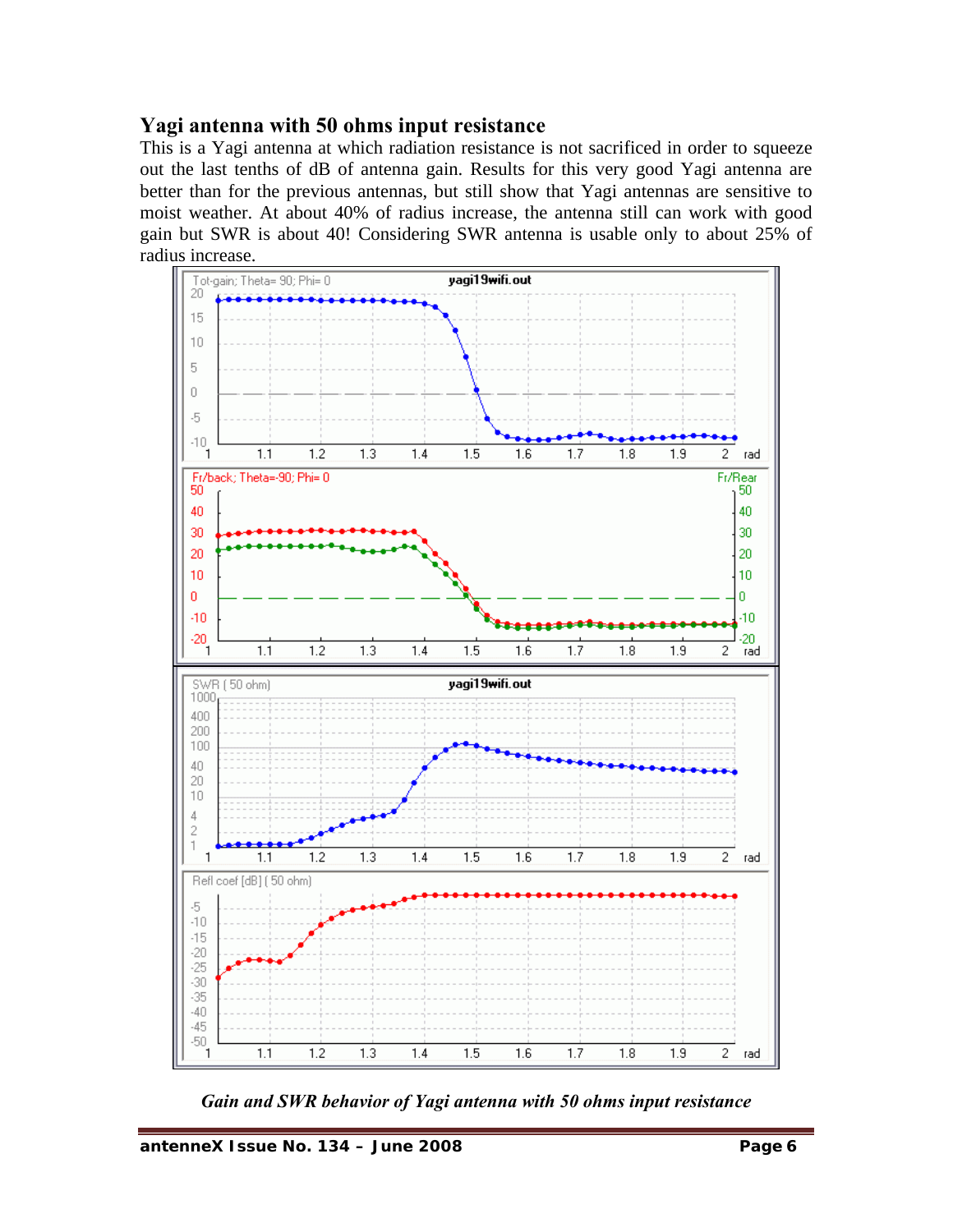## **3D Corner Reflector antenna with 50 ohms input resistance**

This antenna with its radiator and passive director element presents a similar antenna as the two element Yagi antenna with 3 D corner reflector.

A similar antenna is the classical corner reflector antenna with its open dipole radiator element in front of two planes corner reflector. Results are also similar for deep parabolic reflectors and 2-3 el Yagi antennas as feed.

In these results for the first time, we have relative good parallelism between gain decreasing and the SWR increasing with the increase of water skin on elements.

3D Corner Reflector antenna will work with acceptable SWR and gain up to 25% of the element radius increase.

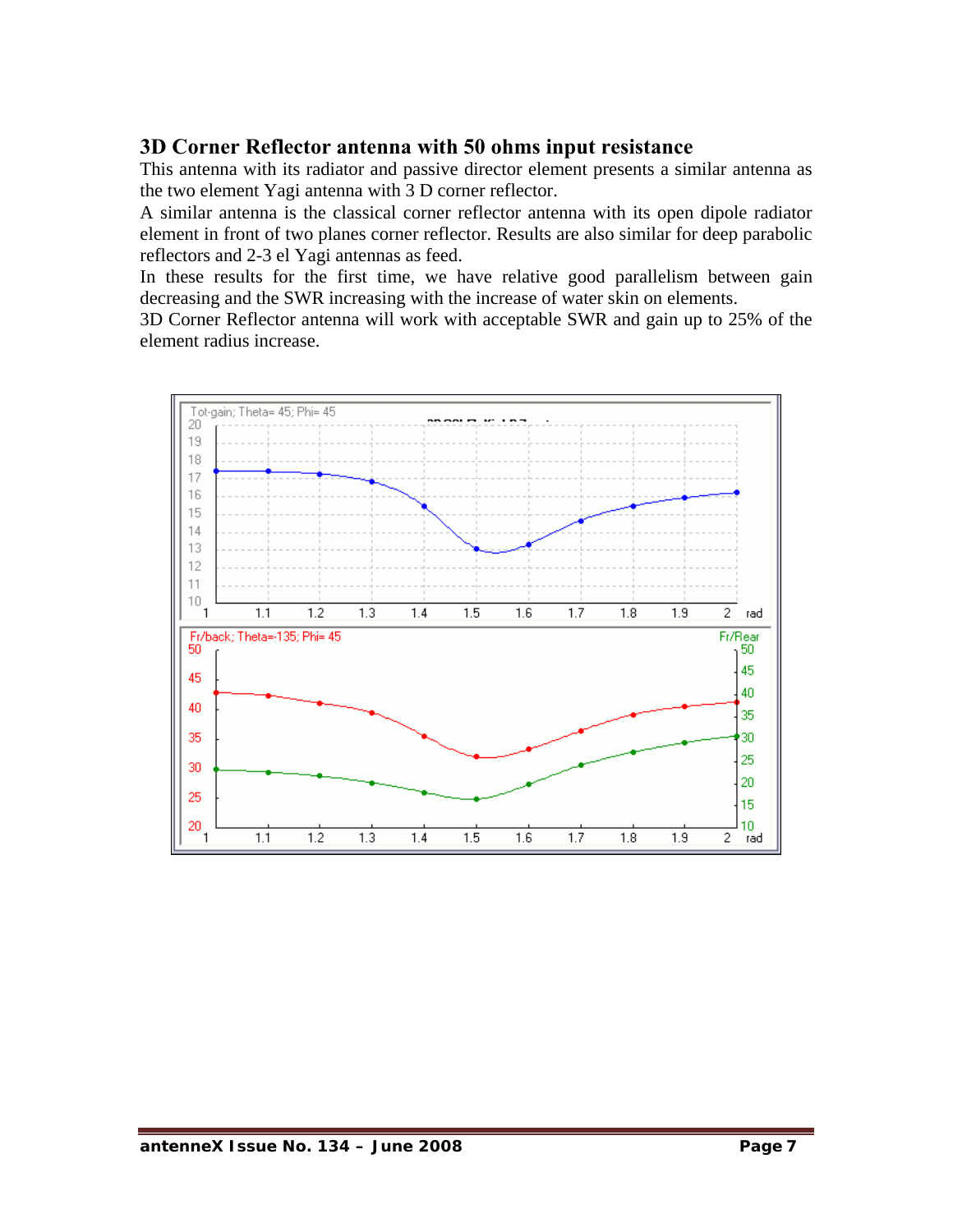

*Gain and SWR behavior of 3D Corner Reflector antenna with 50 ohms input resistance* 

### **Amos collinear antenna with input resistance of 200 ohms**

The Amos antenna is interesting for analysis at least for two reasons. The first one is the fact that the antenna consists of resonant half wave dipoles similar as the Yagi antenna, but only two of them are on one side opened, while all others are connected to nearby ones and don't have open ends so to the effect they behave analogous to closed loops.

The second reason is very high input resistance which is much higher than for all other analyzed antennas.

From the result, we see we have very good agreement between gain decrease and SWR increase.

It is interesting that SWR value for the worse case is less than 3, so that the gain decrease is only as acceptable limit for a wet Amos antenna. If we take -3 dB for gain decrease, then the Amos antenna can work with three times or 300% increase of the elements radius. Under those conditions it will have about 9.5 dBi and SWR of 2.6!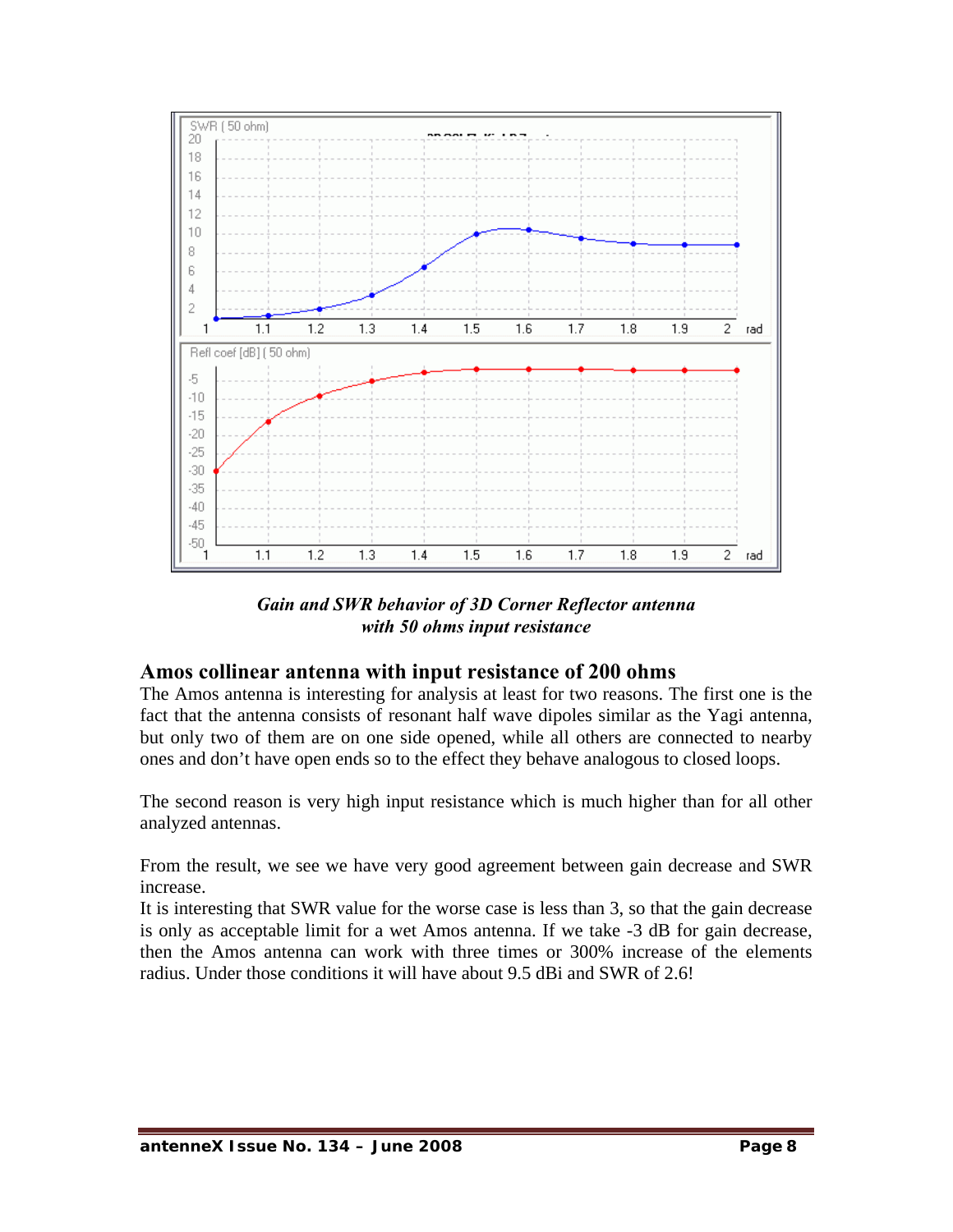

*Gain and SWR behavior of Amos collinear antenna with 200 ohms input resistance* 

# **Optimal bi-quad antenna with input resistance of 50 ohms**

In regard to immunity to moist conditions, the bi-quad antenna is far superior. It is due to its construction with radiator elements made as closed loops. Closed loops don't have open end tips and consequently they are less sensitive to dielectric permittivity change at points with high electric field as the element end tips are.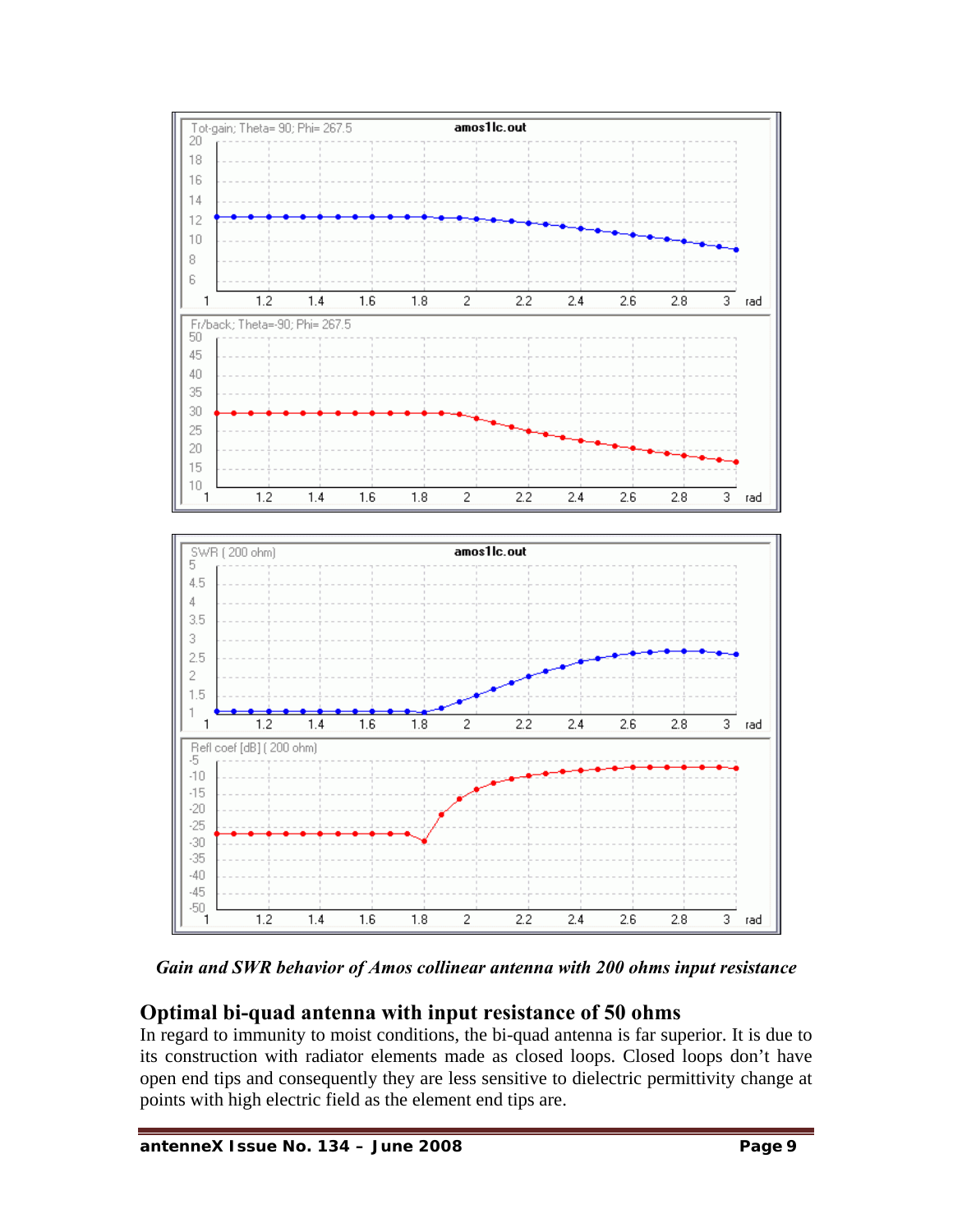The bi-quad antenna can work up to a 320% increased element radius with almost unchanged gain and with SWR=3.



*Gain and SWR behavior of bi-quad antenna with 50 ohms input resistance*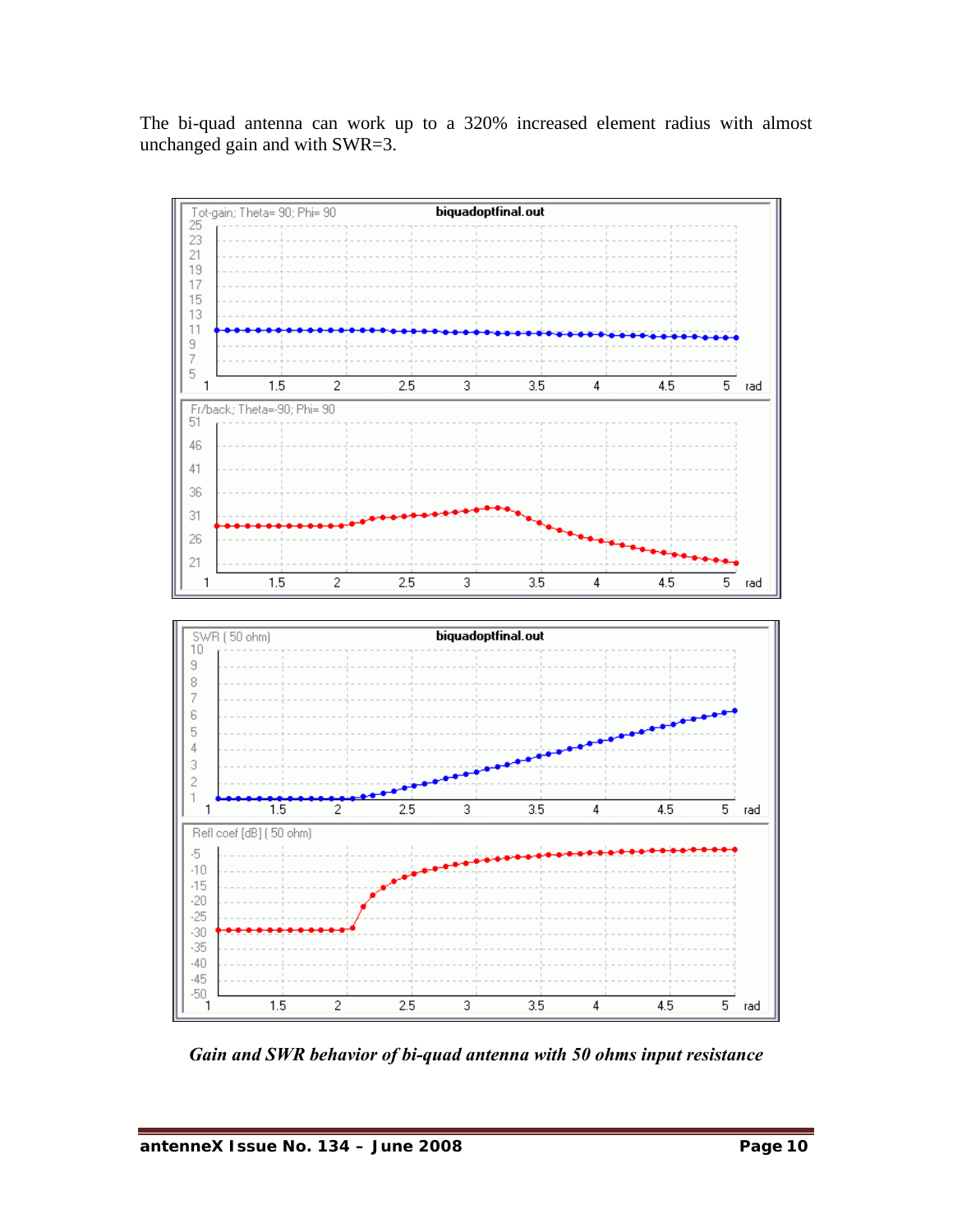## **Open and folded dipole**

The folded dipole behaves much better when it becomes wet than an open center-fed one which has the open end tips with high electric field. Every change of dielectric permittivity in this region can produce severe detuning of resonance.

This can be very easily seen from the results of analysis. The folded dipole reached SWR=3 at 450% of wire radius while the open center-fed dipole reached same SWR value at less than half of that value. For 200% of radius, the open center-fed dipole has an  $SWR=3$ .



*SWR behavior of folded dipole antenna with 273 ohms input resistance*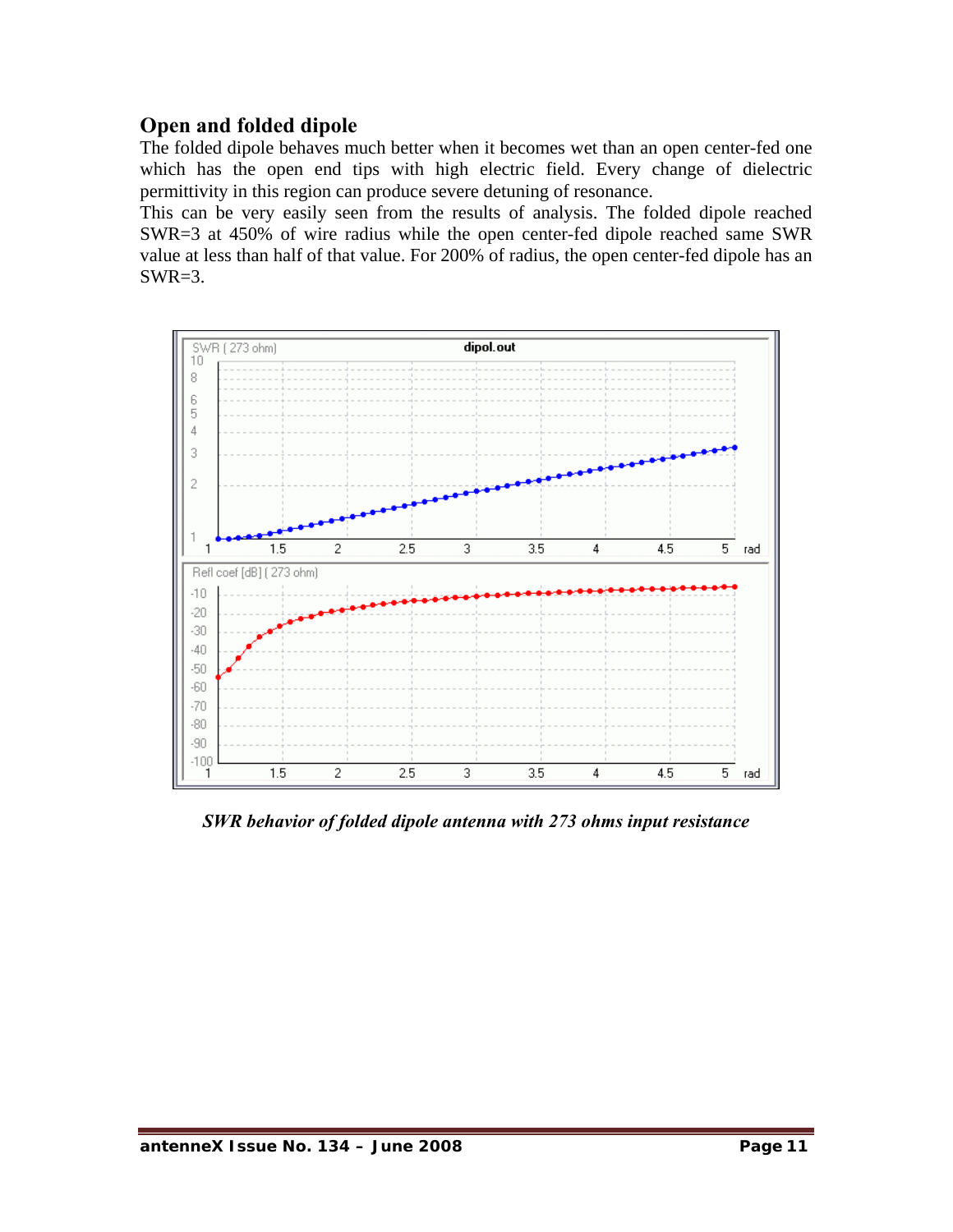

*SWR behavior of open center fed dipole antenna with 73 ohms input resistance* 

# **Weather Protection**

Antennas with small number of resonant elements sensitive to moisture can be protected from negative effects by placing them inside of some plastic box or tube. Unfortunately, the effects of plastic box or tube on antenna performance very often can also be negative, especially when the box also becomes wet due to rain or condensation.

Yagi antennas are very problematic when protection is used by a plastic box or tube enclosure because they can change their performances due to the plastic cover's dielectric permittivity and RF losses.

# **Conclusion**

This analysis of antennae performance in moist conditions is investigated with the aid of computer simulation.

Water with its extremely high dielectric permittivity presents a very remarkable factor of disturbance when it coats metal conductors. Because of this influence, the resonance of the antenna shifts to another frequency.

For resonant antennas with parasitic elements, which achieve its high gain and good input matching impedance due to precisely tuned currents magnitude and phase in elements, this disturbance can be fatal for antenna performance especially obvious for some particular antennas.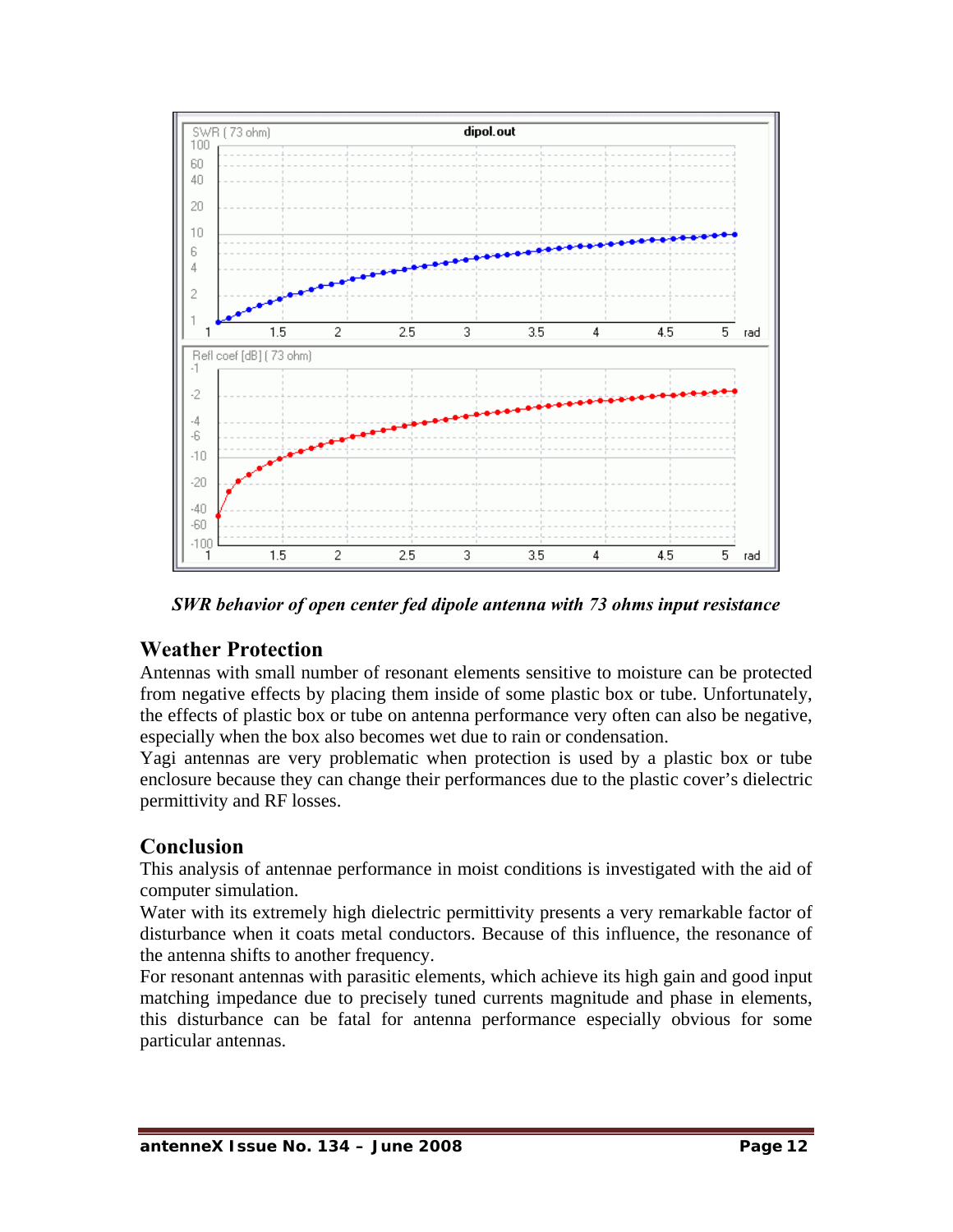

*Radius of antenna elements with water coat for –3dB gain decrease and for increase of SWR to 3, depending on Yagi antenna input resistances* 

In this analysis, only high dielectric permittivity effects are considered.

But in practice, due to water impurity, wet antennas can have additional resistive losses.

Water layer on each element here is assumed as being uniform (which is unlikely in practice). Its thickness is given as an increase of normalized (bare) wire radius which is used as 1 or 100%. So the radius value which is greater than 1 is the overall radius of metal wire and the water coating. [1]

The analysis shows that antennas with higher input resistance (which very often means higher radiation resistance and lower Q factor of the antenna) is a very important consideration for how an antenna will behave in moist conditions.

On the other hand some constructions of antennas, such as closed-loop radiators, show better behavior under moist conditions. For instance, quad loops and folded dipoles are much more immune to the detuning effects of water.

Resonant closed loops of 1 wavelength circumference, independently of its shape (circular, square, or in a shape of other polygon), are less sensitive to water detuning effects than an open half-wave center-fed dipole.

It is found that the 2.4 GHz Yagi antennas are much more sensitive to SWR value change than on gain decrease due to the water coat on their elements. It is especially pronounced for antennas with very low input resistance (see diagram).

This antennas analysis and derived results are only illustration of a general trend of behavior of different antennas in moist weather conditions. They can't be used as absolutely accurate prediction of the antenna performances under those conditions due to